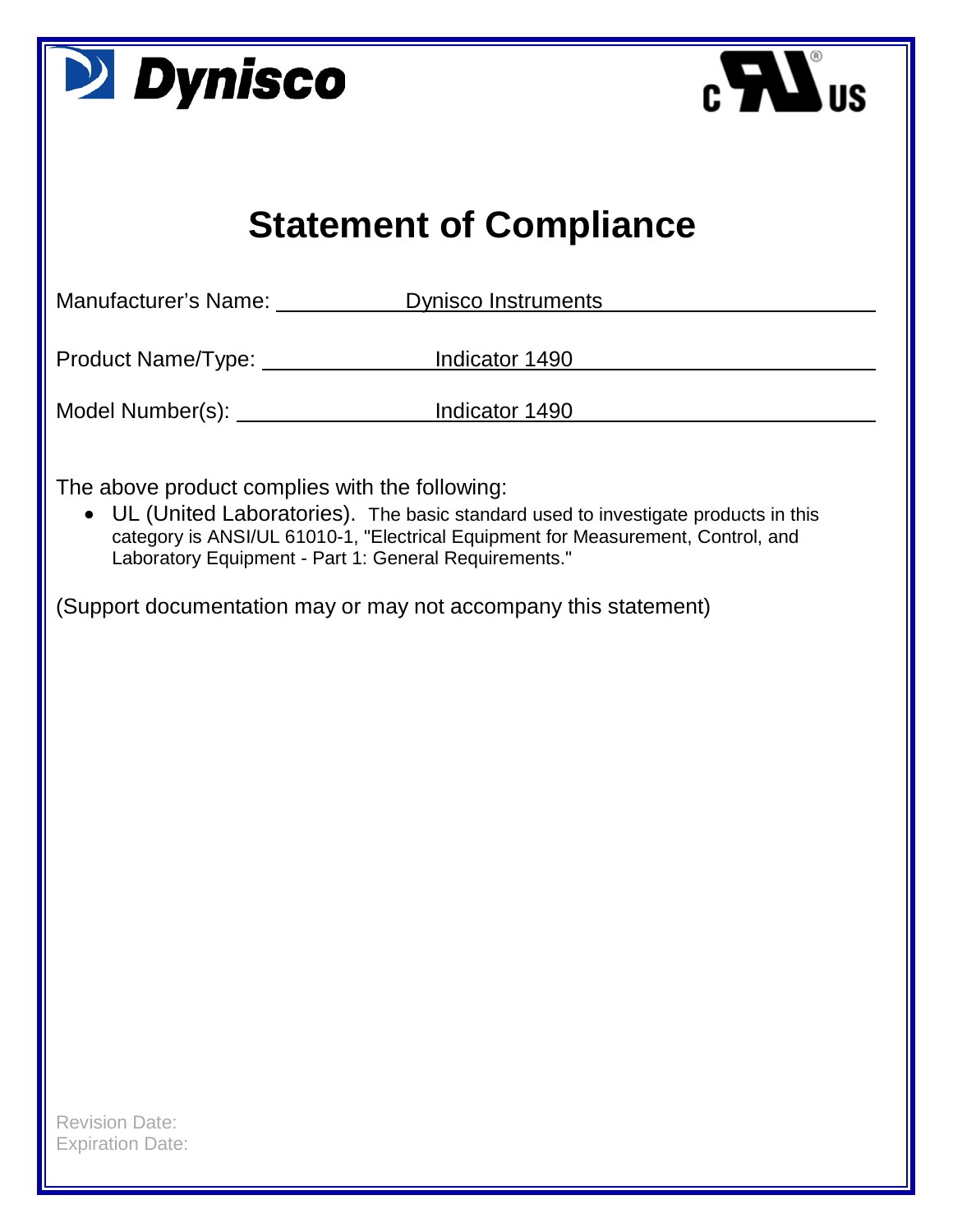

## **QUYX2.E208029 Process Control Equipment, Electrical - Component**

Page Bottom

## **Process Control Equipment, Electrical - Component**

See General Information for Process Control Equipment, Electrical - Component

## **DANAHER UK INDUSTRIES LTD**

THE HYDE BUSINESS PARK

BRIGHTON, E SUSSEX BN2 4JU UNITED KINGDOM

Process control equipment, Cat. No. P followed by 6 followed by 0, 1, 2, 4, 6 or 7, followed by 0, 1, 2 or 7, followed by 0, 1, 2, 3 or 4, followed by 1, 2, 3, 4 or 5, followed by 0, 1, 2, 3, 4, 5, 6, 7, 8, 9 or A, followed by 0, 1, 2, 3, 4, 5, 6, 7, 8, 9 or A followed by 0, 1, 2, 3, 4, 5, 6, 7, 8, 9 or A, followed by 0, 1, 3 or 4, followed by 0 or 2, followed by 0, 1, 2, 3, 4, 8 or 9, followed by 0, 1, 2, 3, 4, 5, 6 or 9, followed by 0, 1, 2, 3, 4 or 5, may be followed by 0, 1, 2, 3, 4 or 5, may be followed by S with up by 1, 2, 3 or 4, followed by 0, 1, 2, 3, 4, 5, 6, 7, 8 or A, followed by 0, 1, 2, 3, 4, 5, 6, 7, 8, 9 or A, followed by 0, 1, 2, 3, 4, 5, 6, 7, 8 or A, followed by 0, 1, 2, 3, 4, 5, 6, 7, 8 or A, followed by 0, 1, 2, 3, 4, followed by S with up to 3 numeric. Model ECO24 may replace Cat. No. P6XXX and the original coding will apply. Model P116X may replace Cat. No. P6XXX and the original coding will apply. Model P161X may replace Cat. No. P6X1X Model and the original coding will apply. Cat no P67-00-1x-x-x-x-x-x-x-x-x-x-S152 may be designated as HL100+; Cat No: P61-00-x-x-x-x-x-x-x-x-x-x-x-Sxxxmay be designated as 3088x; Cat No: P66-00x-x-x-x-x-x-x-x-x-x-S220 may be designated RC600 and the remainder coding will apply; P6100 may be designated as PLX6 (and the remainder coding will apply).

Cat. No. P followed by 4 or 8 followed by, 0, 1, 2, 4, 6 or 7 followed by 0, 1, 2 or 7 followed by 0, 1, 2, 3, 4 or 5 followed by 1, 2, 3, 4, 6 or S<br>followed by 0, 1, 2, 3, 4, 5, 6, 7, 8, 9, A, B or C followed by 0, 1, 2, 0, 1, 3 or 4 followed by 0 or 2 followed by 0, 1, 2, 3, 4, 8 or 9 followed by 0 or R followed by 0, 1, 2, 3, 4, 5, 6, or 9 followed by 0, 1, 2, 3, 4 or 5 may be followed by S with up to 3 numeric characters. P14 or P18 may replace P4 or P8 on the original coding. S428A may replace P8014 on the apply.

Cat. No. MLC900 followed by 0 or 2, followed by +, followed by A, B or Z, followed by M, N, 1, 3 or 4, followed by 0, 1, 2, 3 or 6, followed by 0, 1, 2, 3, 4 or 5, followed by 0, 1 or 2, followed by C, D, E, M, N or P, followed by B, F, I, N or T, followed by P, followed by 0.

Cat. No. MLC900 followed by 0 through 9, followed by B or C, followed by 1, 2 or 4, followed by 1, 2, 3, 4 or 6, followed by 0, 1, 2 or 3, may be followed by S with up to 3 numerics.

Cat. No. N61 followed by 00, 01, 02, 03, 04, 20, 21, 22 or 23, followed by Z, followed by 1, 2, 3 or 4, followed by 1, 2, 3, 4, 5, 7 or 8, followed by 0, 1, 2, 3, 4, 5, 6, 7 or 8, followed by 0, 1, 2, 3, 4, 5 or 7, followed by 00, 02, 10, 12, 30 or 32, followed by S and may be up to 3 numbers, may be followed by S and up to 3 numbers.

Cat. No. N67 followed by 00, 01, 02 or 04, followed by Z, followed by 1, 2, 3 or 4, followed by 1, followed by 0 or 1, followed by 0, 1, 2, 3, 4, 5 or 7, followed by 00, 02, 10, 12, 30 or 32, followed by S and may be up to 3 numbers, may be followed by S and up to 3 numbers.

Cat. No. N6170 followed by Z, followed by 1, 2, 3 or 4, followed by 11, followed by 0, 1, 2, 3, 4, 5 or 7, followed by 00, 02, 10, 12, 30 or 32, may be followed by S and up to 3 numbers, may be followed by S and up to 3 numbers.

Cat. No. N6010 followed by Z, followed by 1, 2, 3 or 4, followed by 1, followed by 0 or 1, followed by 3, 4, 5 or 7, followed by 00, 02, 10, 12, 30 or 32, followed by J0 or J1, may be followed by S and up to 3 numbers, may be followed by S and up to 3 numbers.

Cat. No. N64 followed by 00 or 01, followed by Z, followed by 1, 2, 3 or 4, followed by 1, 2, 3, 4, 5, 7 or 8, followed by 0, 1, 2, 3, 4, 5, 7 or 8, followed by 0, 1, 2, 3, 4, 5 or 7, followed by 00, 02, 10, 12, 30 or 32, followed by S and may be up to 3 numbers, may be followed by S and up to 3 numbers.

Cat. No. N8080 followed by 1 or 2, followed by 0 or 1, followed by 0 or 3, followed by 0, 5 or 6, followed by 0 or 2.

Cat. No. S628 followed by 1 or 2, followed by 0 or 1, followed by 0 or 3, followed by 0, 5 or 6, followed by 0 or 2.

Cat. Nos. DC70A, DC70E, DC70P, DC70I.

Cat. No. S628 followed by 1 or 2, followed by 0 or 1, followed by 0 or 3, followed by 0, 5 or 6, followed by 0 or 2.

Cat. No. P followed by 6 followed by 0, 1, 2, 4, 6 or 7, followed by 0, 1, 2 or 7, followed by 1, 2, 3 or 4, followed by 1, 2, 3 or 4, followed by 0, 1, 2, 3, 4, 5, 6, 7 or 8, followed by 0, 1, 2, 3, 4, 5, 6, 7, 8 or 9, followed by 0, 1, 2, 3, 4, 5, 6, 7 or 8, followed by 0, 1 or 3, followed by 0, 1 or 3, followed by 0 or 2, followed by 0, 1, 2, 3, 4, 5, 6, 7 or 8, follow

Cat No. CAL 9, followed by 1, 2, 8, or 9, followed by 1 or 2, followed by 0, 1 or 2, followed by 1,2 or 5, followed by F, C, 1, 2, 7 or 9.

Cat Nos. CAL 33xx, 3204, 93xx, 94xx and 9500, followed by additional suffix numbers (code numbers). Where xx references to the output drive options (see model nomenclature for details).

Cat No. CAL 32, followed by 00 or E0, followed by 0, 4, or 5, followed by a number or letter.

Open Type Process Controller Model KS20-1 followed by 0, followed by 0, followed by R or A, followed by D or S, followed by 0, L or C, followed by 0 or I, followed by other alpha numeric options not imperative to safety or KS20-1, followed by 0 or 1; followed by T or H; followed by R, A, Y

E208029